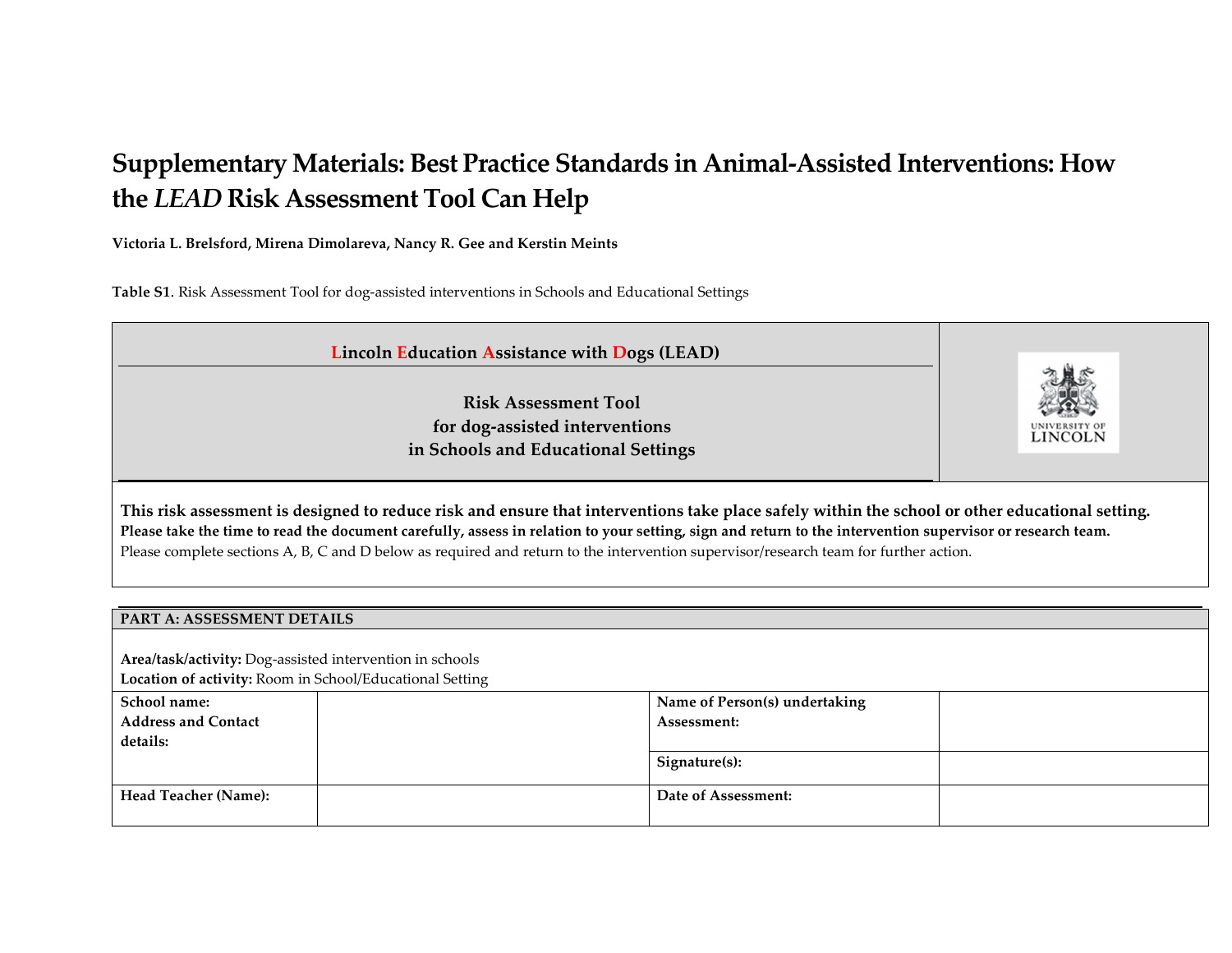| Signature:                                         |                       |            |                                                                                               | <b>Planned Review Date:</b>                                                                                              |  |                         |  |
|----------------------------------------------------|-----------------------|------------|-----------------------------------------------------------------------------------------------|--------------------------------------------------------------------------------------------------------------------------|--|-------------------------|--|
|                                                    |                       |            |                                                                                               | (Minimum 12 months)                                                                                                      |  |                         |  |
| How communicated to staff:                         |                       |            |                                                                                               | Date communicated to staff:                                                                                              |  |                         |  |
|                                                    |                       |            |                                                                                               |                                                                                                                          |  |                         |  |
| PART B: HAZARD IDENTIFICATION AND CONTROL MEASURES |                       |            |                                                                                               |                                                                                                                          |  |                         |  |
| Step 1:                                            | Step 2:               |            | Step 3:                                                                                       |                                                                                                                          |  | Step 4:                 |  |
| Identify significant                               | Identify who might be |            | Identify precautionary measures already in place                                              |                                                                                                                          |  | Identify                |  |
| hazards                                            | harmed and how        |            |                                                                                               |                                                                                                                          |  | person/s<br>responsible |  |
| List of significant                                | Who might             | Type of    | <b>Existing controls</b>                                                                      |                                                                                                                          |  | Name:                   |  |
| hazards (anything with                             | be harmed?            | harm       | (Actions already taken to control the risk)                                                   |                                                                                                                          |  |                         |  |
| potential to cause harm)                           |                       |            |                                                                                               |                                                                                                                          |  |                         |  |
| All below:                                         | Pupils, staff         | All below: | Staff should also refer to any internal school policy, if existing, in relation to animals on |                                                                                                                          |  |                         |  |
| Hygiene                                            | Pupils, staff         | Infection, |                                                                                               | school premises when organising an animal visit to school.<br>School infection control procedures to be always followed; |  |                         |  |
|                                                    |                       | illness    |                                                                                               | School health and safety procedures to be always followed;                                                               |  | $\blacklozenge$         |  |
|                                                    |                       |            |                                                                                               | Any significant cuts or abrasions on exposed skin of hands and arms should be covered                                    |  |                         |  |
|                                                    |                       |            | before contact with the dog;                                                                  |                                                                                                                          |  |                         |  |
|                                                    |                       |            |                                                                                               | Hand sanitizer gel and antibacterial wipes are provided for immediate use before and after                               |  |                         |  |
|                                                    |                       |            | contact with the dog;                                                                         |                                                                                                                          |  |                         |  |
|                                                    |                       |            |                                                                                               | ◆ Pupils and adults always wash their hands soon after contact with the dog (or coming into                              |  |                         |  |
|                                                    |                       |            |                                                                                               | contact with the dog's bedding, water, toys, etc.) and especially before snack/meal times;                               |  |                         |  |
|                                                    |                       |            | Health and safety information, including facts about zoonotic diseases can be accessed        |                                                                                                                          |  |                         |  |
|                                                    |                       |            |                                                                                               | through the project website at http://lead.blogs.lincoln.ac.uk.                                                          |  |                         |  |
| Allergies, diseases,                               | Pupils, staff         | Illness,   |                                                                                               | • Parents/caregivers are asked to identify any pupils known to have allergic reactions to                                |  | ٠                       |  |
| parasites                                          |                       | allergic   |                                                                                               | dogs. These pupils may have restricted access to dogs depending on their allergy trigger;                                |  |                         |  |
|                                                    |                       | reaction   |                                                                                               | • In the rare case that an allergic reaction should occur and does not subside, medical                                  |  |                         |  |
|                                                    |                       |            | assistance will be sought;                                                                    |                                                                                                                          |  |                         |  |
|                                                    |                       |            |                                                                                               | • The dogs will have been regularly taken to a veterinarian and have been recently                                       |  |                         |  |
|                                                    |                       |            | dewormed and treated for fleas; dogs licking participants should be avoided;                  |                                                                                                                          |  |                         |  |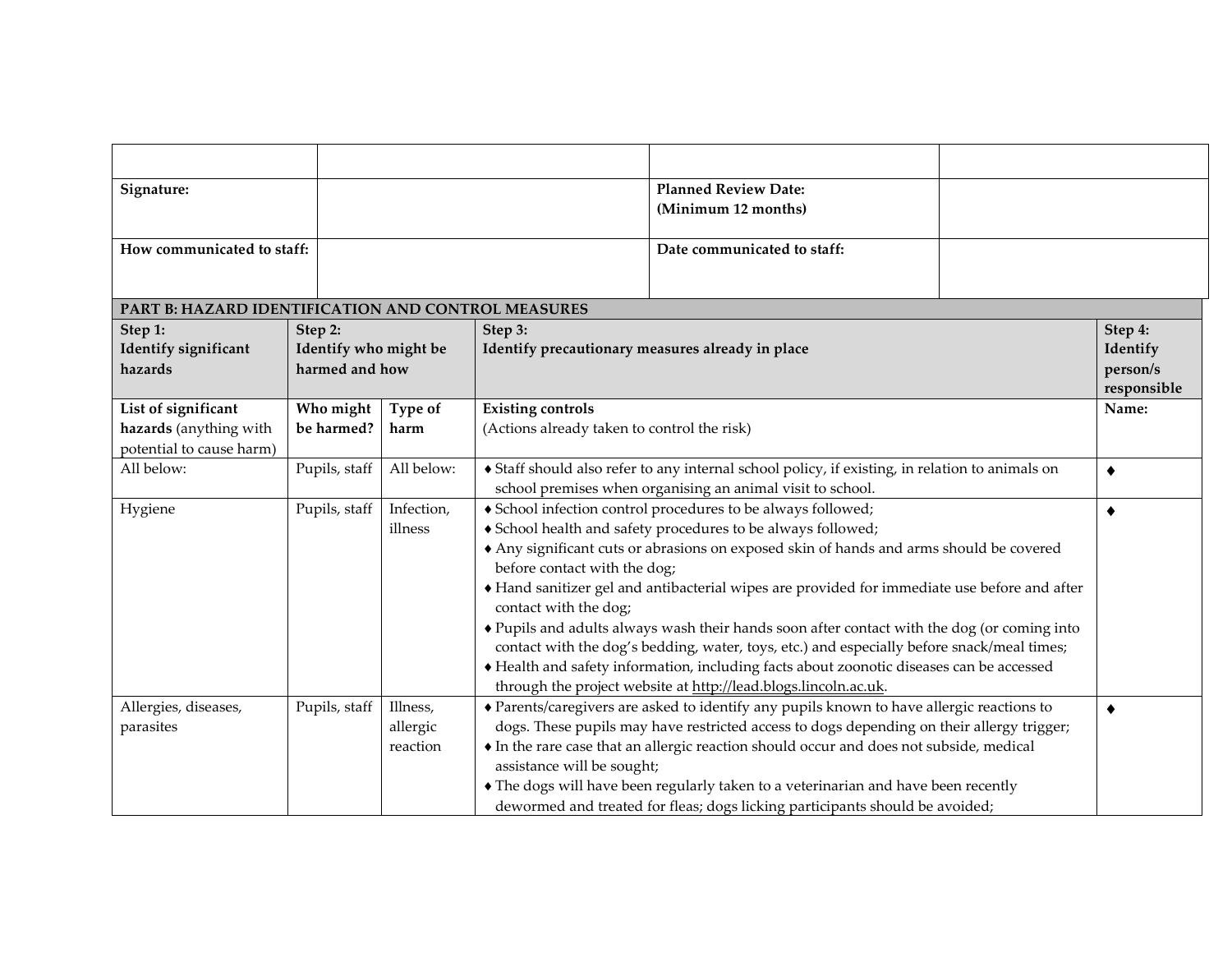|                                                                |               |                                             | • All waste produced, whether accidental or routine, is handled and disposed of hygienically<br>and contaminated items and surfaces properly washed and disinfected in accordance with<br>schools health and safety procedures.                                                                                                                                                                                                                                                                                                                                                                                                                                                                                                                                                                                                                                                                                                                                                                                                                                                                                                                                                 |                 |
|----------------------------------------------------------------|---------------|---------------------------------------------|---------------------------------------------------------------------------------------------------------------------------------------------------------------------------------------------------------------------------------------------------------------------------------------------------------------------------------------------------------------------------------------------------------------------------------------------------------------------------------------------------------------------------------------------------------------------------------------------------------------------------------------------------------------------------------------------------------------------------------------------------------------------------------------------------------------------------------------------------------------------------------------------------------------------------------------------------------------------------------------------------------------------------------------------------------------------------------------------------------------------------------------------------------------------------------|-----------------|
| Phobias                                                        | Pupils, staff | Stress,<br>adverse<br>phobic<br>reaction    | • Parents/caregivers asked to identify pupils known to have a phobia or fear reaction of dogs;<br>• All children will have familiarisation sessions before the interventions begin to ensure<br>confidence and comfort levels of the children involved;<br>• Where there are pupils with phobias, dogs are not banned from coming into school, but<br>every effort is made to segregate dogs from those with phobias.                                                                                                                                                                                                                                                                                                                                                                                                                                                                                                                                                                                                                                                                                                                                                           | $\blacklozenge$ |
| Safeguarding and<br>protection of children:<br>Human behaviour | Pupils        | Dog<br>handlers<br>and<br>researchers       | • All researchers, educators and practitioners and dog handlers will check if they need a<br>safety check carried out through the Disclosure and Barring Service (DBS check) or<br>equivalent and will obtain one if deemed necessary;<br>• Valid consent/assent obtained from human participants/caregivers as appropriate<br>• Participants can withdraw at any time without having to give reasons; vulnerable<br>groups/assent givers should be monitored for signs of wanting to withdraw and AAI<br>should be stopped if such signs are detected;<br>• Children will never be left alone with dog handlers and will always be supervised when in<br>the presence of a dog.                                                                                                                                                                                                                                                                                                                                                                                                                                                                                                | $\bullet$       |
| Safeguarding children<br>and adults:<br>Dog behaviour          | Pupils, staff | Potential<br>risk of<br>bites,<br>scratches | • Checks are carried out by the research team/interventions supervisor prior to the visit to<br>ensure that the dogs are clean, healthy and suitable to work with children present and have<br>valid insurance;<br>• Dogs and dog-handler teams have valid and appropriate insurance;<br>+ Dogs are always closely supervised by their handler;<br>• Dogs will not be allowed to wander unrestricted around the school;<br>◆ Pupils are closely supervised by an adult during intervention;<br>• Pupils are given safety training with regards to behaviour around dogs prior to interaction<br>with the dog;<br>• Pupils will be taught to recognise stress signalling in dog behaviour prior to interaction<br>with a dog as part of safety training;<br>Access to a First Aider and First Aid kits are provided in school;<br>• In the unlikely event that any dog scratches or bites may occur, these are carefully washed,<br>and a first aider contacted immediately;<br>Any incidents to be recorded in accordance with school procedures and logged in<br>incident/accident books as appropriate and, if necessary, professional medical attention<br>should be sought. | $\blacklozenge$ |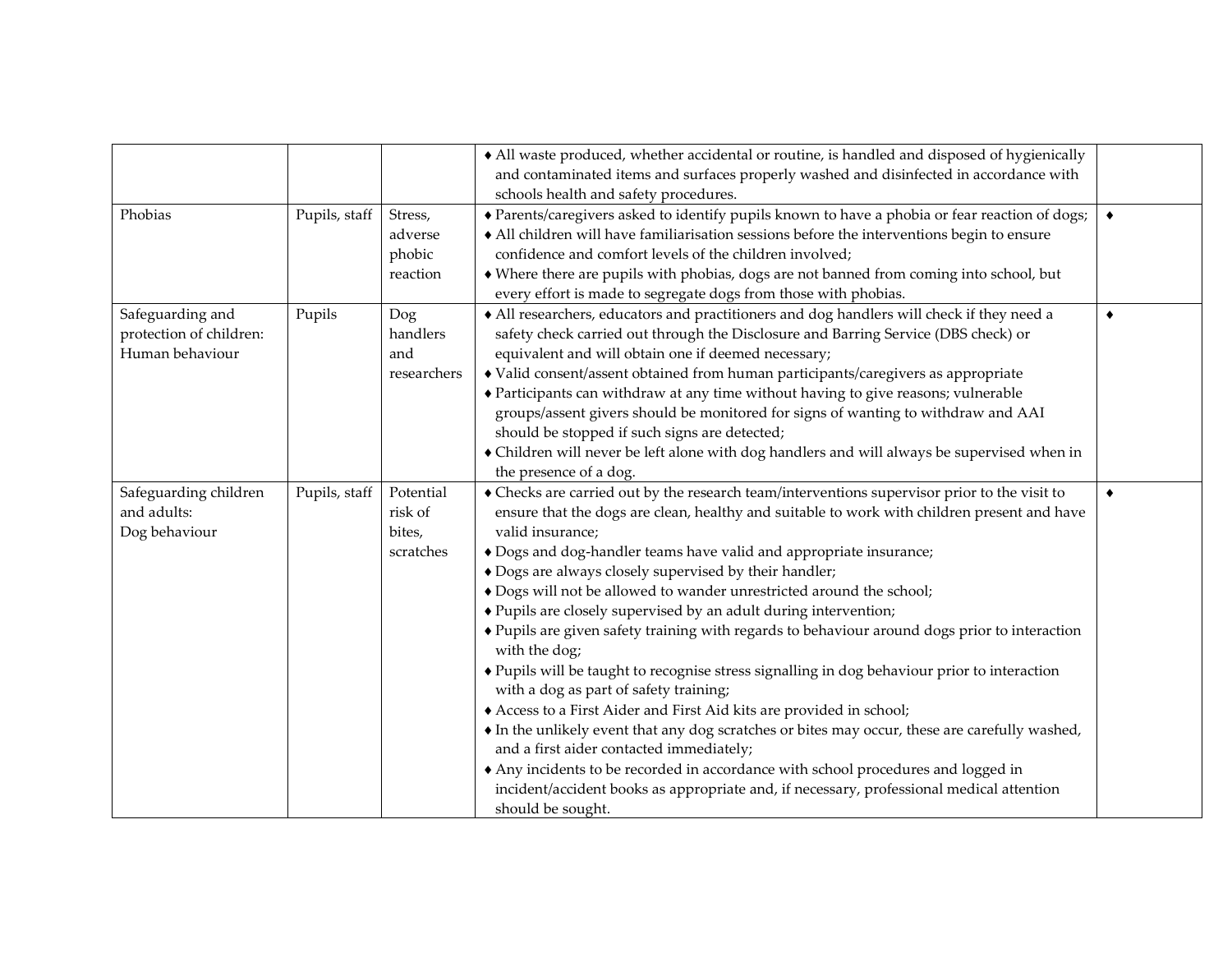| Protection of dog | Dogs | <b>Stress</b> | • The dog handler is responsible for the dog and for ensuring that their dog's physical and     |  |
|-------------------|------|---------------|-------------------------------------------------------------------------------------------------|--|
|                   |      |               | psychological wellbeing is protected and not compromised;                                       |  |
|                   |      |               | • Dog first aid kits will be provided, and dog handlers are responsible for any first aid       |  |
|                   |      |               | administered to dogs;                                                                           |  |
|                   |      |               | • The Dog Welfare Act (2006) and the Dog Health and Welfare Act (Scotland) or equivalents       |  |
|                   |      |               | should always be adhered to. These laws apply to all dog owners/keepers, but it is every        |  |
|                   |      |               | adults' responsibility to be mindful of this guidance in their interactions with the dog. (see  |  |
|                   |      |               | fawc.org.uk/freedoms);                                                                          |  |
|                   |      |               | • Dogs will be monitored for signs of stress by their handler and the researcher/intervention   |  |
|                   |      |               | supervisor and removed from the situation should they judge the animal to be stressed or        |  |
|                   |      |               | in discomfort;                                                                                  |  |
|                   |      |               | • Dogs will be familiarised with the setting, given access to water and an appropriate area for |  |
|                   |      |               | rest, toileting and exercise. Children will not interact with the dog at these times;           |  |
|                   |      |               | • Dogs will work no longer than 2 h per day in direct contact with children;                    |  |
|                   |      |               | • If at any time during the intervention sessions a dog's welfare is in in danger of being      |  |
|                   |      |               | compromised, the session will be stopped immediately;                                           |  |
|                   |      |               | • Dogs will have a care plan (see below) in place during their participation in the project     |  |
|                   |      |               | A specialist consultant is assigned to the project and can be contacted for advice and          |  |
|                   |      |               | guidance on dog welfare, behaviour and training throughout the study if required.               |  |

I certify that the risk assessment above fully applies to the area/task/activity under assessment

in:………………………………………………………………………… (Name of school)

Date:

Signed: Name: Name: Risk Assessor.

**Do not sign off above if further actions are required (see below Parts C and D for further action).**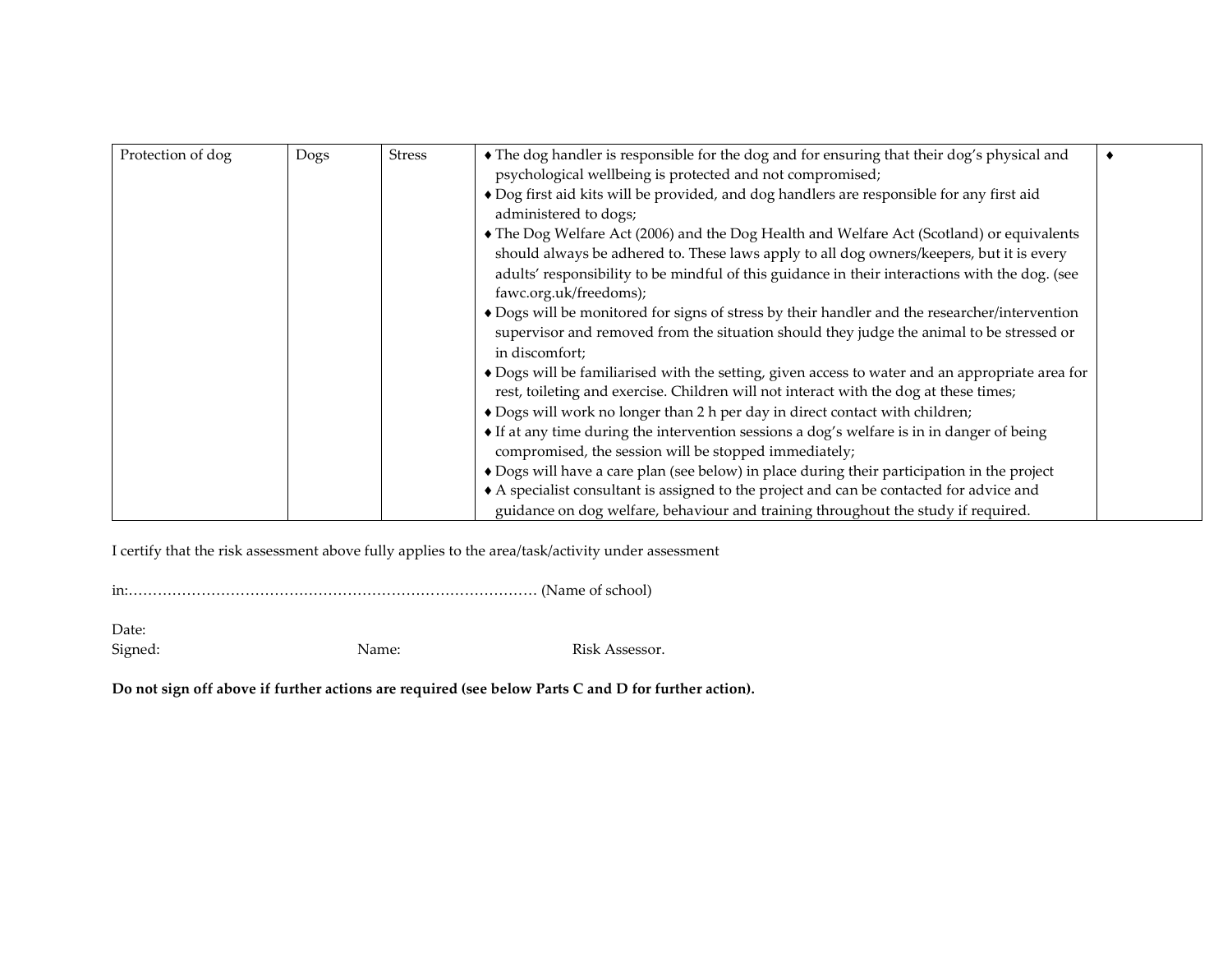**Parts C and D:**

**If further action is required or there are further local significant hazards you think should be added, please record these here in** *Part C* **and transfer any actions required to the** *Action Plan in Part D***, then sign off below.**

**Please return this document and the Action Plan in Part D to the intervention supervisor / research team so that any additional issues can be acknowledged and acted upon asap.**

| PART C: HAZARD IDENTIFICATION AND CONTROL MEASURES |              |              |                          |                             |                    |  |  |  |
|----------------------------------------------------|--------------|--------------|--------------------------|-----------------------------|--------------------|--|--|--|
| <b>Further Significant hazards</b>                 | Who might be | Type of harm | <b>Existing controls</b> | Further action/controls     | Person responsible |  |  |  |
|                                                    | harmed?      |              | (Actions already taken   | required                    |                    |  |  |  |
|                                                    |              |              | to control the risk)     | (transfer to action plan at |                    |  |  |  |
|                                                    |              |              |                          | Part D below)               |                    |  |  |  |
|                                                    |              |              |                          |                             |                    |  |  |  |
|                                                    |              |              |                          |                             |                    |  |  |  |
|                                                    |              |              |                          |                             |                    |  |  |  |
|                                                    |              |              |                          |                             |                    |  |  |  |
|                                                    |              |              |                          |                             |                    |  |  |  |
|                                                    |              |              |                          |                             |                    |  |  |  |

|     | <b>PART D: ACTION PLAN</b> |                                              |          |                         |                |                   |  |  |  |  |
|-----|----------------------------|----------------------------------------------|----------|-------------------------|----------------|-------------------|--|--|--|--|
| No. | Action required            | Person(s) responsible to<br>undertake action | Priority | Projected<br>time scale | Notes/comments | Date<br>completed |  |  |  |  |
|     |                            |                                              |          |                         |                |                   |  |  |  |  |
|     |                            |                                              |          |                         |                |                   |  |  |  |  |
|     |                            |                                              |          |                         |                |                   |  |  |  |  |
|     |                            |                                              |          |                         |                |                   |  |  |  |  |
|     |                            |                                              |          |                         |                |                   |  |  |  |  |

I certify that the assessment for the task/activity above covers all the significant hazards applicable:

in …………….………………………………………………….. (Name of school)

Date:

Signed: Name: Name: Risk Assessor.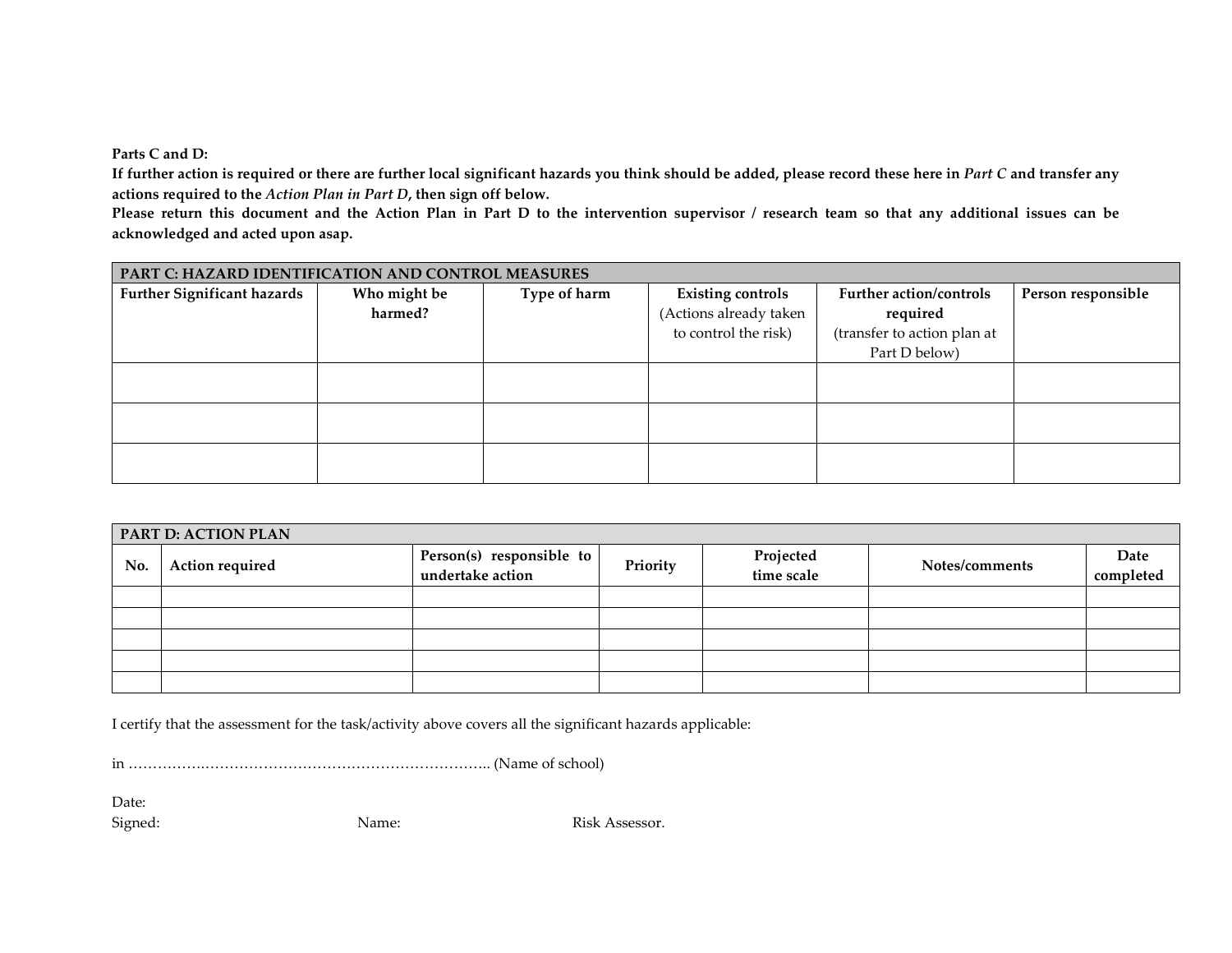**Table S2**: Risk Assessment Tool for dog-assisted interventions in Other Settings

## **Lincoln Education Assistance with Dogs (LEAD)**

**Risk Assessment Tool for dog-assisted interventions in Other Settings**



**This risk assessment is designed to reduce risk and ensure that interventions take place safely within the setting. Please take the time to read the document carefully, assess in relation to your setting, sign and return to the intervention supervisor or research team.** Please complete sections A, B, C and D below as required and return to the intervention supervisor/ research team for further action.

## **PART A: ASSESSMENT DETAILS**

**Area/task/activity:** Dog-assisted intervention

**Location of activity:** Room in Setting

| Setting name:                          | Name of Person(s) undertaking                      |  |
|----------------------------------------|----------------------------------------------------|--|
| <b>Address and Contact</b>             | Assessment:                                        |  |
| details:                               | Signature(s):                                      |  |
| <b>Lead/Head of Setting</b><br>(Name): | Date of Assessment:                                |  |
| Signature:                             | <b>Planned Review Date:</b><br>(Minimum 12 months) |  |
| How communicated to staff:             | Date communicated to staff:                        |  |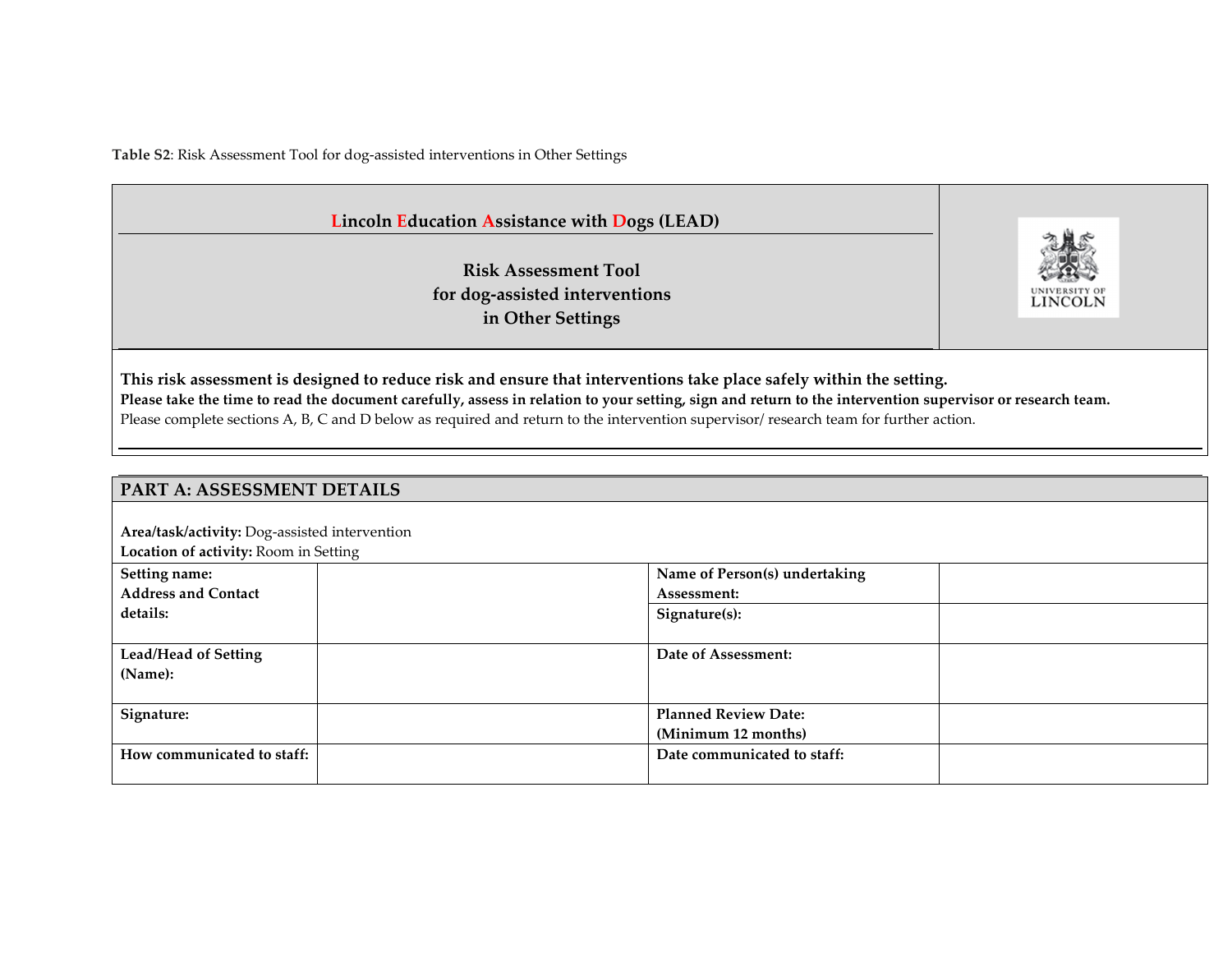| PART B: HAZARD IDENTIFICATION AND CONTROL MEASURES |                       |                                                                                                                                                                     |             |
|----------------------------------------------------|-----------------------|---------------------------------------------------------------------------------------------------------------------------------------------------------------------|-------------|
| Step 1:<br>Step 2:                                 |                       | Step 3:                                                                                                                                                             | Step 4:     |
| Identify significant                               | Identify who might be | Identify precautionary measures already in place                                                                                                                    | Identify    |
| hazards                                            | harmed and how        |                                                                                                                                                                     | person/s    |
|                                                    |                       |                                                                                                                                                                     | responsible |
| List of significant<br>Who might                   | Type of               | <b>Existing controls</b>                                                                                                                                            | Name:       |
| be harmed?<br>hazards (anything with               | harm                  | (Actions already taken to control the risk)                                                                                                                         |             |
| potential to cause harm)                           |                       |                                                                                                                                                                     |             |
| All below:<br>Participants,                        | All below:            | Staff should also refer to any internal setting policy, if existing, in relation to animals on                                                                      | ٠           |
| staff                                              |                       | premises when organising an animal visit to the setting.                                                                                                            |             |
| Hygiene<br>Participants,                           | Infection,            | ◆ Setting infection control procedures to be always followed;                                                                                                       | $\bullet$   |
| staff                                              | illness               | ◆ Setting health and safety procedures to be always followed;                                                                                                       |             |
|                                                    |                       | Any significant cuts or abrasions on exposed skin of hands and arms should be covered                                                                               |             |
|                                                    |                       | before contact with the dog;                                                                                                                                        |             |
|                                                    |                       | Hand sanitizer gel and antibacterial wipes are provided for immediate use before and after                                                                          |             |
|                                                    |                       | contact with the dog;                                                                                                                                               |             |
|                                                    |                       | • Participants and adults always wash their hands soon after contact with the dog (or coming                                                                        |             |
|                                                    |                       | into contact with the dog's bedding, water, toys, etc.) and especially before snack/meal times;                                                                     |             |
|                                                    |                       | Health and safety information, including facts about zoonotic diseases can be accessed                                                                              |             |
|                                                    | Illness,              | through the project website at http://lead.blogs.lincoln.ac.uk.<br>• Participants/caregivers are asked to identify participants known to have allergic reactions to | $\bullet$   |
| Allergies, diseases,<br>Participants,<br>staff     |                       | dogs. These participants may have restricted access to dogs depending on the allergy trigger;                                                                       |             |
| parasites                                          | allergic              |                                                                                                                                                                     |             |
|                                                    | reaction              | In the rare case that an allergic reaction should occur and does not subside, medical<br>assistance will be sought;                                                 |             |
|                                                    |                       | • The dogs will have been regularly taken to a veterinarian and have been recently dewormed                                                                         |             |
|                                                    |                       | and treated for fleas; dogs licking participants should be avoided;                                                                                                 |             |
|                                                    |                       | • All waste produced, whether accidental or routine, is handled and disposed of hygienically                                                                        |             |
|                                                    |                       | and contaminated items and surfaces properly washed and disinfected in accordance with                                                                              |             |
|                                                    |                       | settings' health and safety procedures.                                                                                                                             |             |
| Phobias<br>Participants,                           | Stress,               | • Participants/caregivers are asked to identify participants known to have a phobia of dogs;                                                                        | $\bullet$   |
| staff                                              | adverse               | • All participants will have familiarisation sessions before the interventions begin to ensure                                                                      |             |
|                                                    | phobic                | confidence and comfort levels of the participants involved;                                                                                                         |             |
|                                                    | reaction              |                                                                                                                                                                     |             |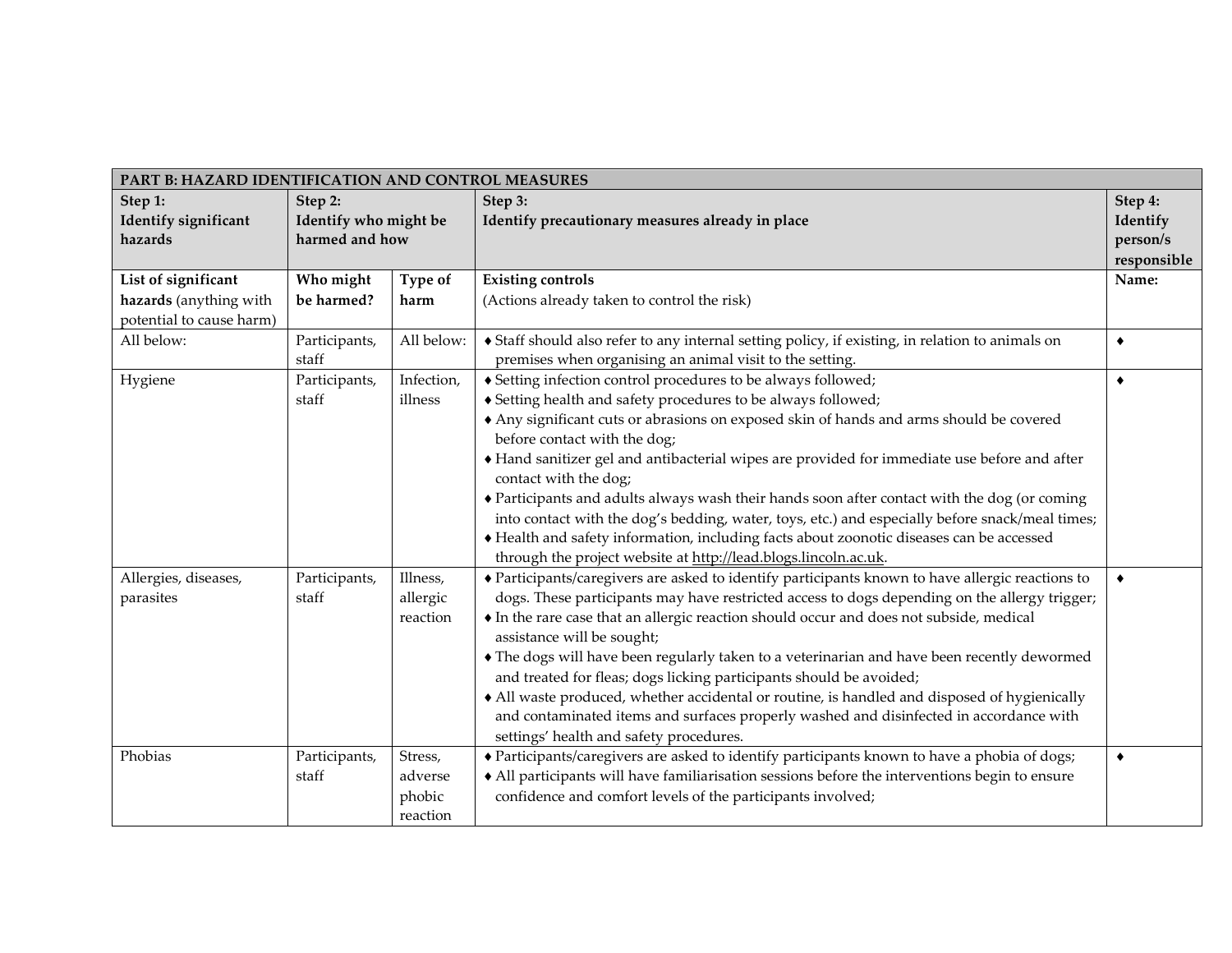|                                                                       |                        |                                             | • Where there are participants with phobias, dogs are not banned from coming into setting,<br>but every effort is made to segregate dogs from those with phobias.                                                                                                                                                                                                                                                                                                                                                                                                                                                                                                                                                                                                                                                                                                                                                                                                                                                                                                                                                                                                                                                      |           |
|-----------------------------------------------------------------------|------------------------|---------------------------------------------|------------------------------------------------------------------------------------------------------------------------------------------------------------------------------------------------------------------------------------------------------------------------------------------------------------------------------------------------------------------------------------------------------------------------------------------------------------------------------------------------------------------------------------------------------------------------------------------------------------------------------------------------------------------------------------------------------------------------------------------------------------------------------------------------------------------------------------------------------------------------------------------------------------------------------------------------------------------------------------------------------------------------------------------------------------------------------------------------------------------------------------------------------------------------------------------------------------------------|-----------|
| Safeguarding and<br>protection of<br>participants: Human<br>behaviour | Participants           | Dog<br>handlers<br>and<br>researchers       | • All researchers, educators and practitioners and dog handlers will check if they need a safety<br>check carried out through the Disclosure and Barring Service (DBS check) or equivalent and<br>will obtain one if deemed necessary;<br>• Valid consent/assent obtained from human participants/caregivers as appropriate;<br>• Participants can withdraw at any time without having to give reasons; vulnerable<br>groups/assent givers should be monitored for signs of wanting to withdraw and AAI should<br>be stopped if such signs are detected;<br>• Participants will never be left alone with dog handlers and will always be supervised when<br>in the presence of a dog.                                                                                                                                                                                                                                                                                                                                                                                                                                                                                                                                  | $\bullet$ |
| Safeguarding<br>participants:<br>Dog behaviour                        | Participants,<br>staff | Potential<br>risk of<br>bites,<br>scratches | • Checks are carried out by the research team/interventions supervisor prior to the visit to<br>ensure that the dogs are clean, healthy and suitable to work with participants present and<br>have valid insurance;<br>+ Dogs and dog-handler teams have valid and appropriate insurance;<br>• Dogs are closely supervised by their handler at all times;<br>• Dogs will not be allowed to wander unrestricted around the setting;<br>• Participants are closely supervised by an adult during intervention;<br>• Participants are given safety training with regards to behaviour around dogs prior to<br>interaction with the dog;<br>• Participants will be taught to recognise stress signalling in dog behaviour prior to interaction<br>with a dog as part of the safety training;<br>Access to a First Aider and First Aid kits are provided in the setting;<br>• In the unlikely event that any dog scratches or bites may occur, these are carefully washed,<br>and a first aider contacted immediately;<br>Any incidents to be recorded in accordance with setting procedures and logged in<br>incident/accident books as appropriate and, if necessary, professional medical attention<br>should be sought. | ٠         |
| Protection of dog                                                     | Dogs                   | <b>Stress</b>                               | • The dog handler is responsible for the dog and for ensuring that their dog's physical,<br>psychological and emotional wellbeing is protected and not compromised;<br>• Dog first aid kits will be provided, and dog handlers are responsible for any first aid<br>administered to dogs;<br>• The Dog Welfare Act (2006) and the Dog Health and Welfare Act (Scotland) or equivalents<br>should always be adhered to. These laws apply to all dog owners/keepers, but it is every                                                                                                                                                                                                                                                                                                                                                                                                                                                                                                                                                                                                                                                                                                                                     |           |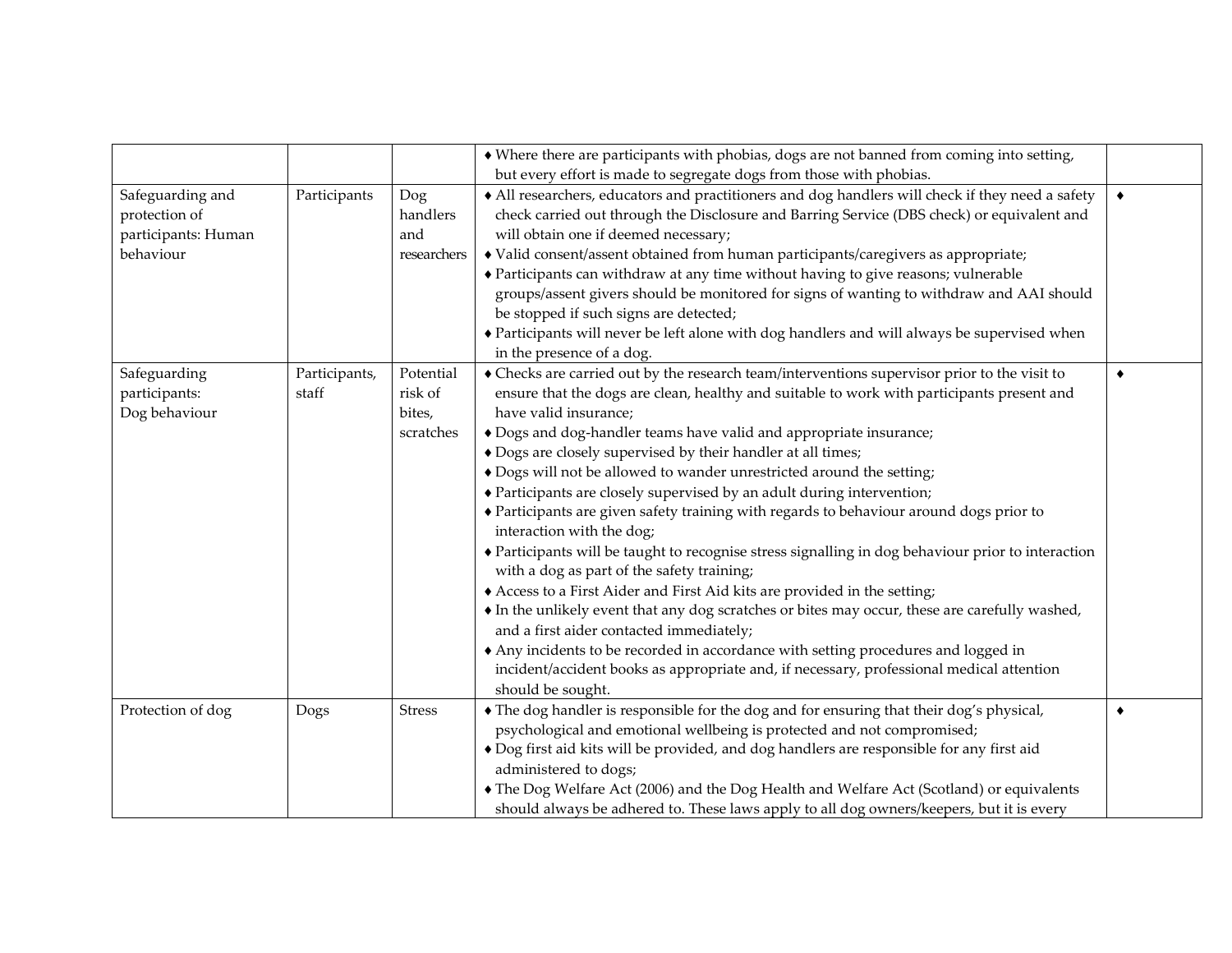| adults' responsibility to be mindful of this guidance in their interactions with the dog. (see<br>fawc.org.uk/freedoms);<br>• Dogs will be monitored for signs of stress by their handler and the researcher/intervention |  |
|---------------------------------------------------------------------------------------------------------------------------------------------------------------------------------------------------------------------------|--|
| supervisor and removed from the situation should they judge the animal to be stressed or in                                                                                                                               |  |
| discomfort;                                                                                                                                                                                                               |  |
| • Dogs will be familiarised with the setting, given access to water and an appropriate area for                                                                                                                           |  |
| rest, toileting and exercise. Participants will not interact with the dog at these times;                                                                                                                                 |  |
| • Dogs will work no longer than 2 h per day in direct contact with participants;                                                                                                                                          |  |
| • If at any time during the intervention sessions a dog's welfare is in in danger of being                                                                                                                                |  |
| compromised, the session will be stopped immediately;                                                                                                                                                                     |  |
| • Dogs will have a care plan (see below) in place during their participation in the project;                                                                                                                              |  |
| A specialist consultant is assigned to the project and can be contacted for advice and                                                                                                                                    |  |
| guidance on dog welfare, behaviour and training throughout the study if required.                                                                                                                                         |  |

I certify that the risk assessment above fully applies to the area/task/activity under assessment

in …………………………………………………………………………. (Name of setting)

Date: Signed: Name: Name: Risk Assessor.

**Do not sign off above if further actions are required (see below Parts C and D for further action).**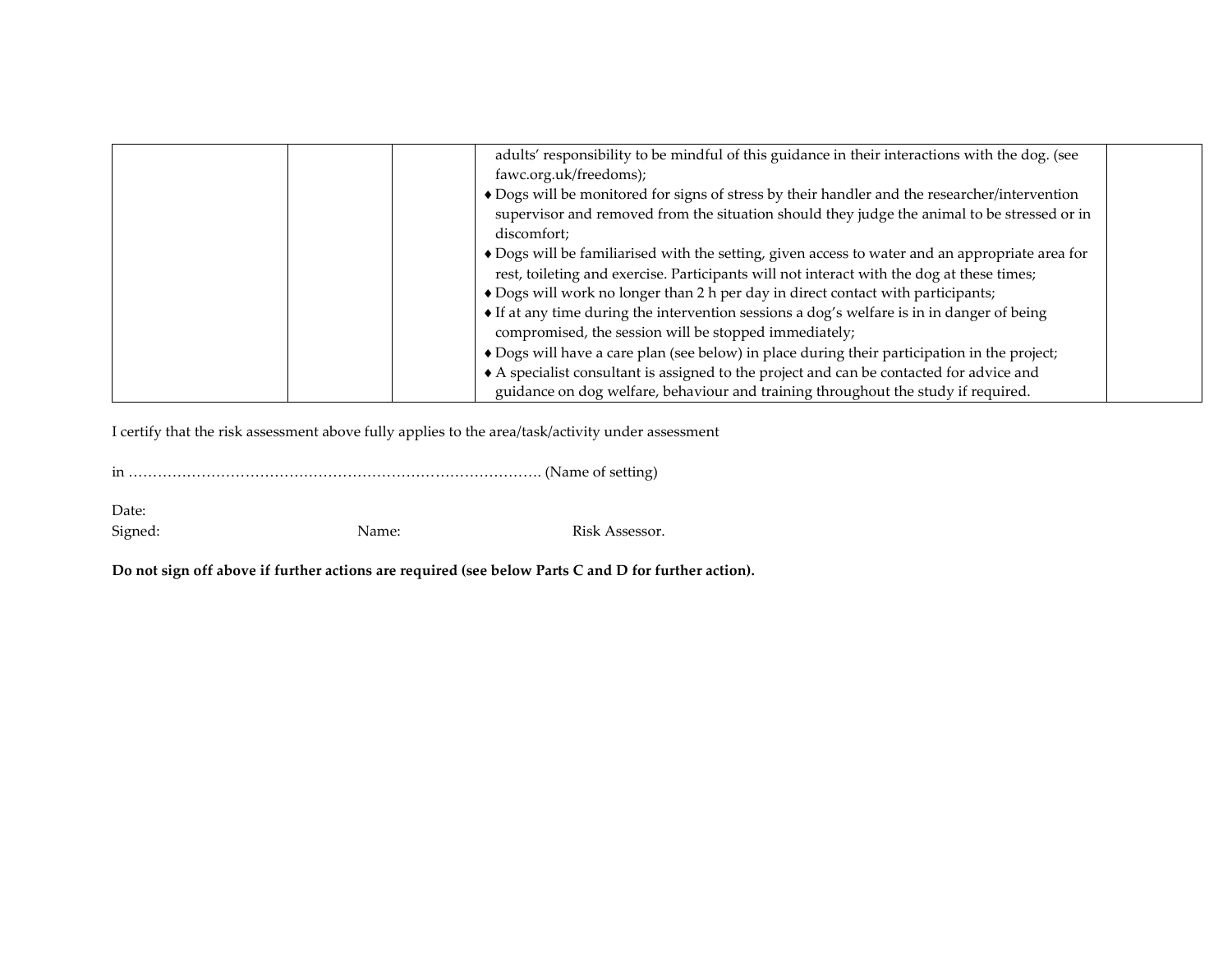**Part C and D:**

**If further action is required or there are further local significant hazards you think should be added, please record these here in** *Part C* **and transfer any actions required to the** *Action Plan* **in** *Part D***, then sign off below.**

**Please return this document and the Action Plan in Part D to the intervention supervisor / research team so that any additional issues can be acknowledged and acted upon asap.**

|                                    | PART C: HAZARD IDENTIFICATION AND CONTROL MEASURES |              |                          |                                |                    |  |  |  |  |
|------------------------------------|----------------------------------------------------|--------------|--------------------------|--------------------------------|--------------------|--|--|--|--|
| <b>Further Significant hazards</b> | Who might be                                       | Type of harm | <b>Existing controls</b> | <b>Further action/controls</b> | Person responsible |  |  |  |  |
|                                    | harmed?                                            |              | (Actions already taken   | required                       |                    |  |  |  |  |
|                                    |                                                    |              | to control the risk)     | (transfer to action plan at    |                    |  |  |  |  |
|                                    |                                                    |              |                          | Part C below)                  |                    |  |  |  |  |
|                                    |                                                    |              |                          |                                |                    |  |  |  |  |
|                                    |                                                    |              |                          |                                |                    |  |  |  |  |
|                                    |                                                    |              |                          |                                |                    |  |  |  |  |
|                                    |                                                    |              |                          |                                |                    |  |  |  |  |
|                                    |                                                    |              |                          |                                |                    |  |  |  |  |
|                                    |                                                    |              |                          |                                |                    |  |  |  |  |

| <b>PART D: ACTION PLAN</b> |                 |                                              |          |                         |                |                   |  |  |  |  |
|----------------------------|-----------------|----------------------------------------------|----------|-------------------------|----------------|-------------------|--|--|--|--|
| No.                        | Action required | Person(s) responsible to<br>undertake action | Priority | Projected<br>time scale | Notes/comments | Date<br>completed |  |  |  |  |
|                            |                 |                                              |          |                         |                |                   |  |  |  |  |
|                            |                 |                                              |          |                         |                |                   |  |  |  |  |
|                            |                 |                                              |          |                         |                |                   |  |  |  |  |
|                            |                 |                                              |          |                         |                |                   |  |  |  |  |
|                            |                 |                                              |          |                         |                |                   |  |  |  |  |

I certify that the assessment for the task/activity above covers all the significant hazards applicable:

in…………….………………………………………………….. (Name of setting)

Date:

Signed: Name: Name: Risk Assessor.